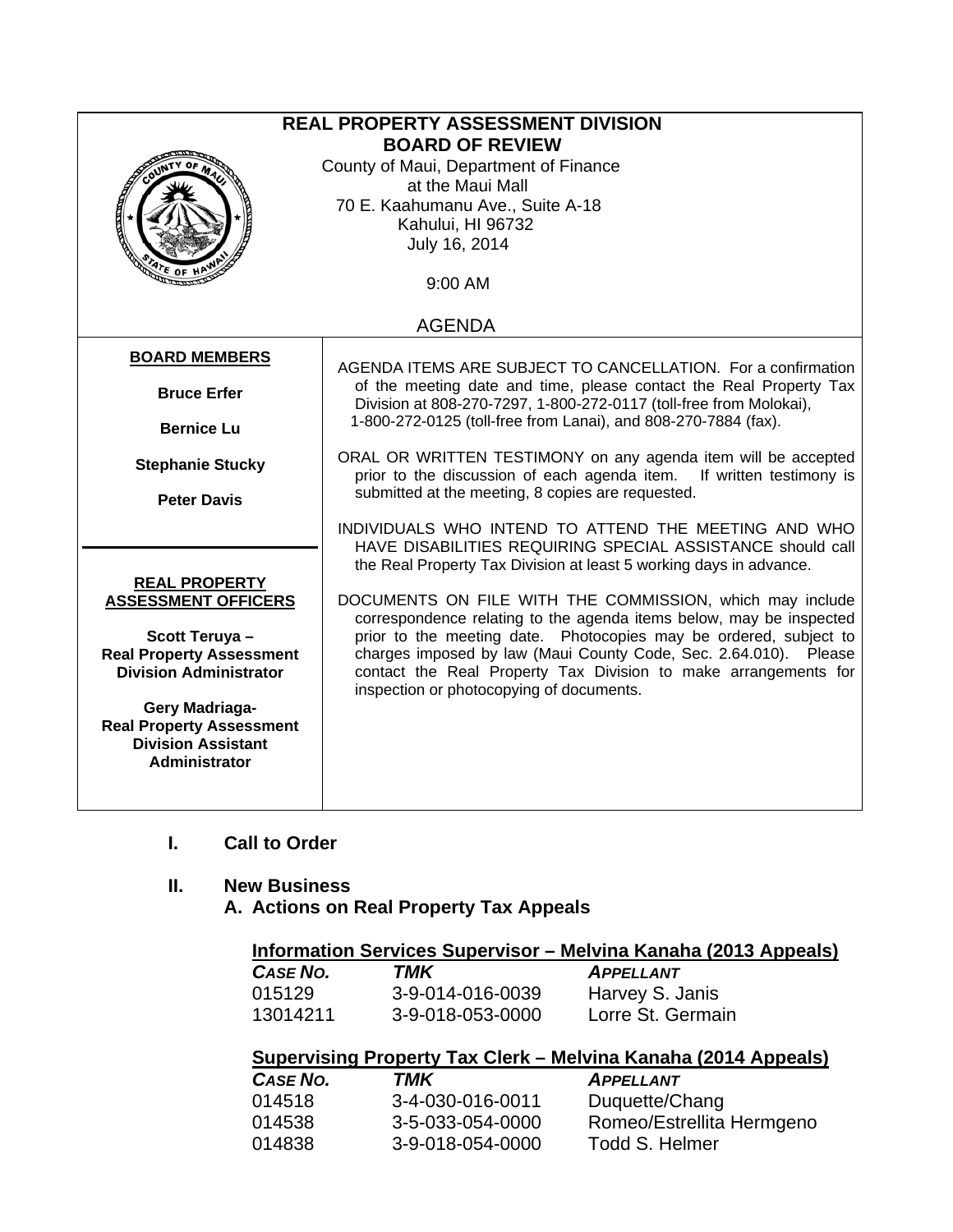### **Real Property Appraiser Seiko Machida**

| CASE NO. | TMK              | <b>APPELLANT</b>              |
|----------|------------------|-------------------------------|
| 014912   | 4-2-003-009-0000 | Del Mar, LLC                  |
| 014520   | 4-2-009-007-0000 | <b>Highland Partners, LLC</b> |
| 014568   | 4-2-009-002-0000 | Honolua Ridge 1 RE, LLC       |
| 014567   | 4-2-009-008-0000 | Honolua Ridge 1 RE, LLC       |

#### **Real Property Appraiser Kari Stockwell**

| CASE NO. | <b>TMK</b>       | <b>APPELLANT</b>                 |
|----------|------------------|----------------------------------|
| 14014501 | 3-9-004-081-0066 | Abrams 2001 Family Trust         |
| 014573   | 3-9-017-003-0039 | Steven A. Hartleroad             |
| 015091   | 4-2-001-028-0141 | AOAO Golf Villas/William T. Marr |
| 014642   | 4-2-001-028-0090 | Kenneth/Sharon Boudreau          |
| 014965   | 4-2-006-001-0015 | Andrea B. Saliba Trust           |
| 015077   | 4-3-003-109-0000 | A & B Napili, LLC                |
| 014564   | 4-4-006-034-0011 | Masters-80, LLC                  |
| 014565   | 4-4-006-052-0022 | Masters 2904, LLC                |
| 014566   | 4-4-006-052-0024 | David/Laura Merage               |
| 14014492 | 4-4-008-021-0119 | Hung Y. Fan                      |
| 14014483 | 4-4-008-021-0160 | Stephen/Linda Celona             |

## **Real Property Appraiser Scott Wells**

| CASE NO. | TMK              | <b>APPELLANT</b>             |
|----------|------------------|------------------------------|
| 014704   | 2-7-012-252-0000 | Jamie Grossman               |
| 014738   | 2-7-013-097-0000 | Karl Jacobs                  |
| 014557   | 2-7-013-152-0000 | <b>Steven Richard Wickes</b> |
| 014550   | 2-7-013-210-0000 | <b>Nichols Living Trust</b>  |
| 014597   | 2-8-005-019-0000 | Thomas/Deborah Rosenbaum     |
| 014778   | 2-8-005-114-0000 | Peahi Hui LLC                |

### **Real Property Appraiser Joshua Poouahi**

| <b>CASE NO.</b> | TMK              | <b>APPELLANT</b>            |
|-----------------|------------------|-----------------------------|
| 015056          | 4-3-010-002-0093 | <b>Rebecca/Martin Pease</b> |
| 014973          | 4-3-010-002-0003 | Sands of Kahana             |
| 014974          | 4-3-010-002-0004 | Sands of Kahana             |
| 014975          | 4-3-010-002-0012 | Sands of Kahana             |
| 014976          | 4-3-010-002-0013 | Sands of Kahana             |
| 014977          | 4-3-010-002-0049 | Sands of Kahana             |
| 014978          | 4-3-010-002-0050 | Sands of Kahana             |
| 014979          | 4-3-010-002-0101 | Sands of Kahana             |
| 014980          | 4-3-010-002-0102 | Sands of Kahana             |
| 014981          | 4-3-010-002-0153 | Sands of Kahana             |
| 014982          | 4-3-010-002-0154 | Sands of Kahana             |
| 014983          | 4-3-010-002-0162 | Sands of Kahana             |
| 014984          | 4-3-010-002-0163 | Sands of Kahana             |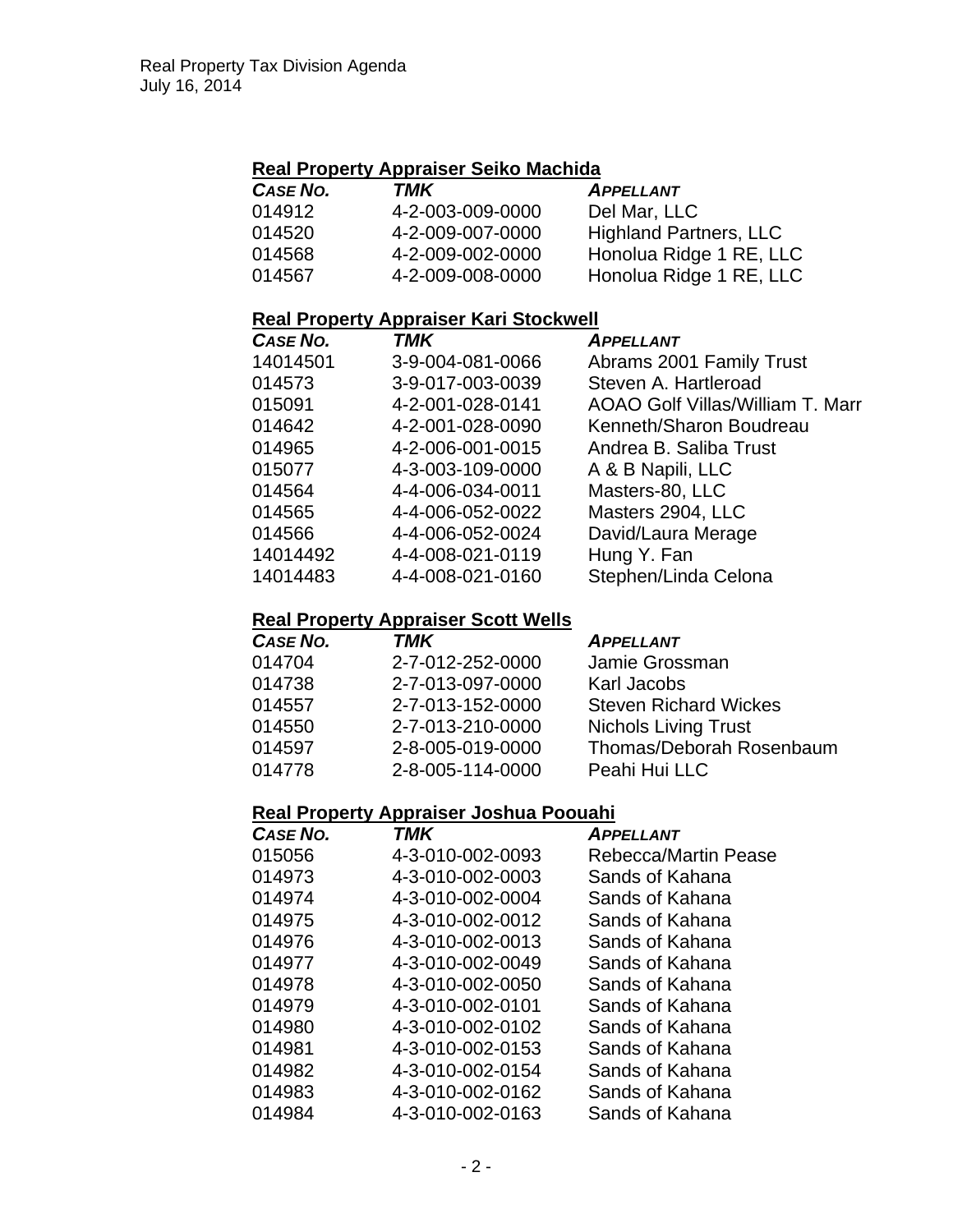| Real Property Appraiser Joshua Poouahi |  |
|----------------------------------------|--|
|----------------------------------------|--|

| CASE NO. | TMK              | <b>APPELLANT</b> |
|----------|------------------|------------------|
| 014884   | 4-4-014-006-0035 | Honua Kai        |
| 014882   | 4-4-014-006-0046 | Honua Kai        |
| 014885   | 4-4-014-006-0120 | Honua Kai        |
| 014892   | 4-4-014-006-0162 | Honua Kai        |
| 014896   | 4-4-014-006-0325 | Honua Kai        |
| 014918   | 4-4-014-006-0331 | Honua Kai        |
| 014919   | 4-4-014-006-0339 | Honua Kai        |
| 014923   | 4-4-014-006-0347 | Honua Kai        |
| 014924   | 4-4-014-006-0350 | Honua Kai        |
| 014925   | 4-4-014-006-0355 | Honua Kai        |
| 014899   | 4-4-014-006-0361 | Honua Kai        |
| 014928   | 4-4-014-006-0384 | Honua Kai        |
| 014901   | 4-4-014-006-0390 | Honua Kai        |
| 014929   | 4-4-014-006-0401 | Honua Kai        |
| 014930   | 4-4-014-006-0426 | Honua Kai        |
| 014904   | 4-4-014-006-0431 | Honua Kai        |
| 014931   | 4-4-014-006-0440 | Honua Kai        |
| 014932   | 4-4-014-006-0442 | Honua Kai        |
| 014908   | 4-4-014-006-0454 | Honua Kai        |
| 014933   | 4-4-014-006-0467 | Honua Kai        |
| 014910   | 4-4-014-006-0472 | Honua Kai        |
| 014934   | 4-4-014-006-0483 | Honua Kai        |
| 014936   | 4-4-014-006-0508 | Honua Kai        |
| 014937   | 4-4-014-006-0521 | Honua Kai        |
| 014938   | 4-4-014-006-0523 | Honua Kai        |
| 014939   | 4-4-014-006-0548 | Honua Kai        |
| 014940   | 4-4-014-006-0594 | Honua Kai        |

- **III. Presentation of Market Modeling**
- **IV. Future Hearing Dates August 6, 2014 August 20, 2014 September 3, 2014 September 17, 2014 October 1, 2014 October 15, 2014 November 5, 2014**
- **IV. Adjournment**